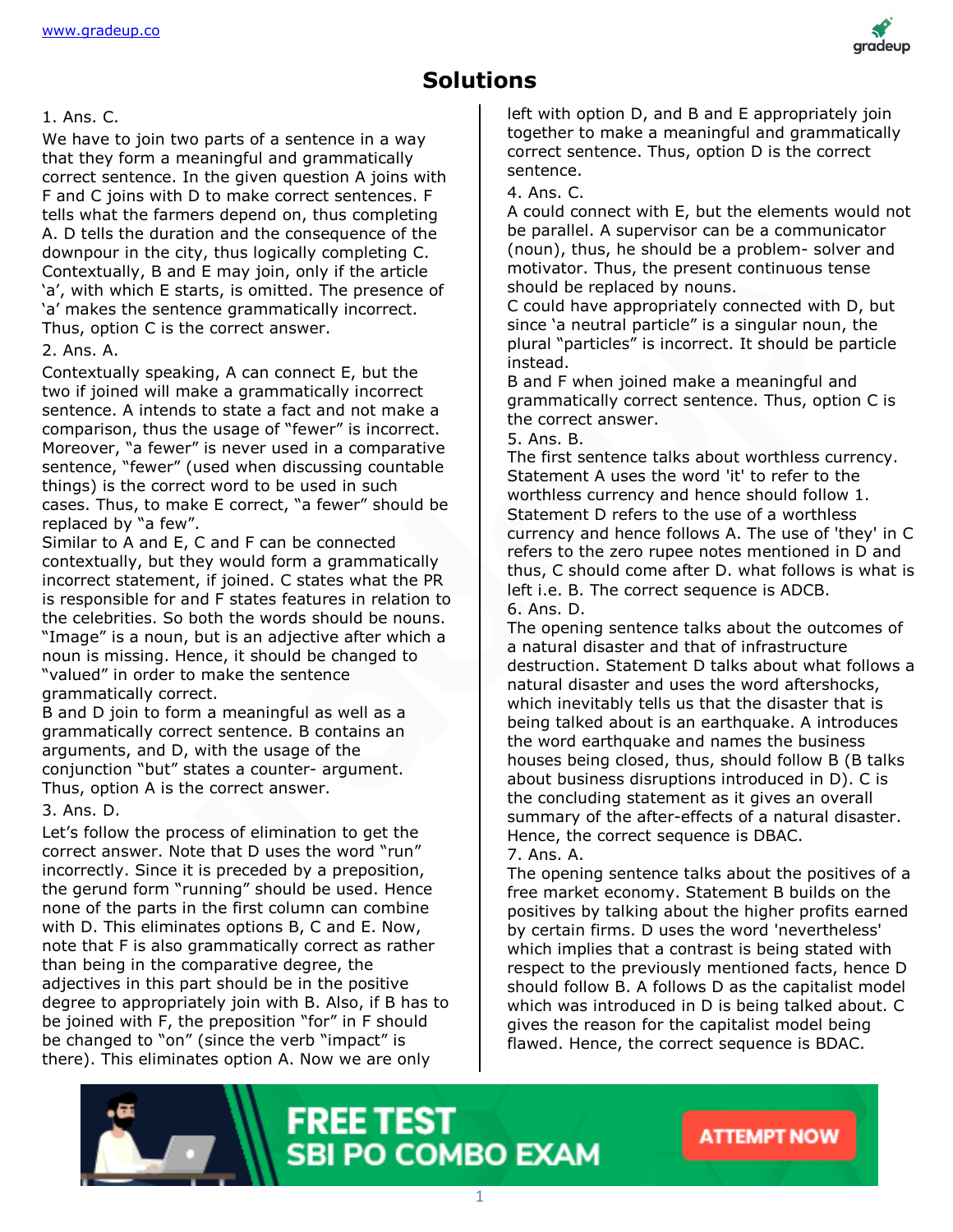#### 8. Ans. E.

The central theme of the passage is the fact that science is not the enemy of mankind, but war is. B should follow 1 as it builds on the argument given in statement 1 and that we should stop war rather than curbing science. D follows as it gives reason in support of the argument laid in B. C talks about the fact that science making weapons which has made things worse and 'brought us to the doorstep of doom', talked about in statement C. The use of 'therefore' gives us a clue, that it is the concluding bit of the passage. The correct order is BDCA. 9. Ans. A.

Statement D is referring to the same-gender rights which are mentioned in statement C. So, C must be followed by D. Hence CD is a mandatory pair. The theme of the series is that of same-gender marriage, and it is statement C that takes the argument a step ahead along with the use of 'at first', and hence it should follow statement 1. D conveys that the idea of same-sex marriage is gaining a lot of popularity amongst the young crowd and public support. Logically what should follow D from the remaining two options is A as it is talking about the states reflecting the same view as that held by the public and youngsters. Thus, the correct sequence is CDAB.

#### 10. Ans. B.

B should be at the beginning since it provides the length and location of the river. Next should be A as it gives other introductory details. Next, comes C which mentions the holiness of the river which is an important aspect given the history and the importance of the river in Hindu religion. D follows. CD as a pair talk about the importance of the river. The correct sequence is BACD and the correct answer is option B.

#### 11. Ans. B.

I. Doesn't go with the given statement as it has a pronoun "they" which can't be used for a noun in the given sentence.

II. Goes with the statement as the clause "before taking a decision" adds to the sentence to support the context that has been stated in the statement. III. Doesn't go with the sentence, as the given statement doesn't talk about an example of something. Hence, only iii is correct. New sentence: Before taking a decision, discuss the matter objectively with other people who are wellinformed and if it is proved that you are about to

take a step in the wrong direction, accept the reality and admit your mistake.

#### 12. Ans. A.

I. Goes with the statement because the given statement provides a general fact through a large amount of evidence and evidence is something that can be collected with time.

II. Doesn't go with the sentence as whenever "as soon as" is used in the starting of a sentence, it should be proceeded by a clause.

III. Doesn't go with the sentence as "in contrast" tells a fact opposite to a given fact when used as a connector between two sentences and the given statement doesn't tell any contrasting fact. Hence, i is correct.

New Sentence: Over the last few years a wealth of evidence has accumulated to suggest that a lack of sleep is bad for mind and body and working memory is important for keeping things in mind for briefer periods of time, which thereby facilitates reasoning and planning.

### 13. Ans. B.

Special emphasis is given to the fact that the regulator's statement was a departure from the regular practice and norms of SEBI. Hence, 'In a departure from' is the correct choice.

New Sentence: In a departure from the regular practice and norms of the SEBI, the regulator also spoke of two on-going investigations in the matter of NSE and Rs5,548-crore National Spot Exchange Ltd (NSEL) scam.

14. Ans. A.

We can clearly decipher from the second sentence that it is about student's behaviour in the classrooms.

Option II: the starting phrase would be grammatically incorrect.

Option III: 'Even if the violations are technically against the rules' is relatable to only ignorance. We can only use this option and join it with the second sentence. But with the first sentence, it makes no sense.

Therefore, only option A is the apt answer. New sentence:

Ignoring certain minor misbehaviours, even if the violations are technically against the rules, can actually serve to strengthen the classroom culture and increase trust with some students.

15. Ans. C.

The correct preposition to be used after 'moves' is 'to'. Address is the correct form. Cores is an incorrect usage. The correct usage is core. Core concern means primary concern.

Hence, option C is the correct answer.





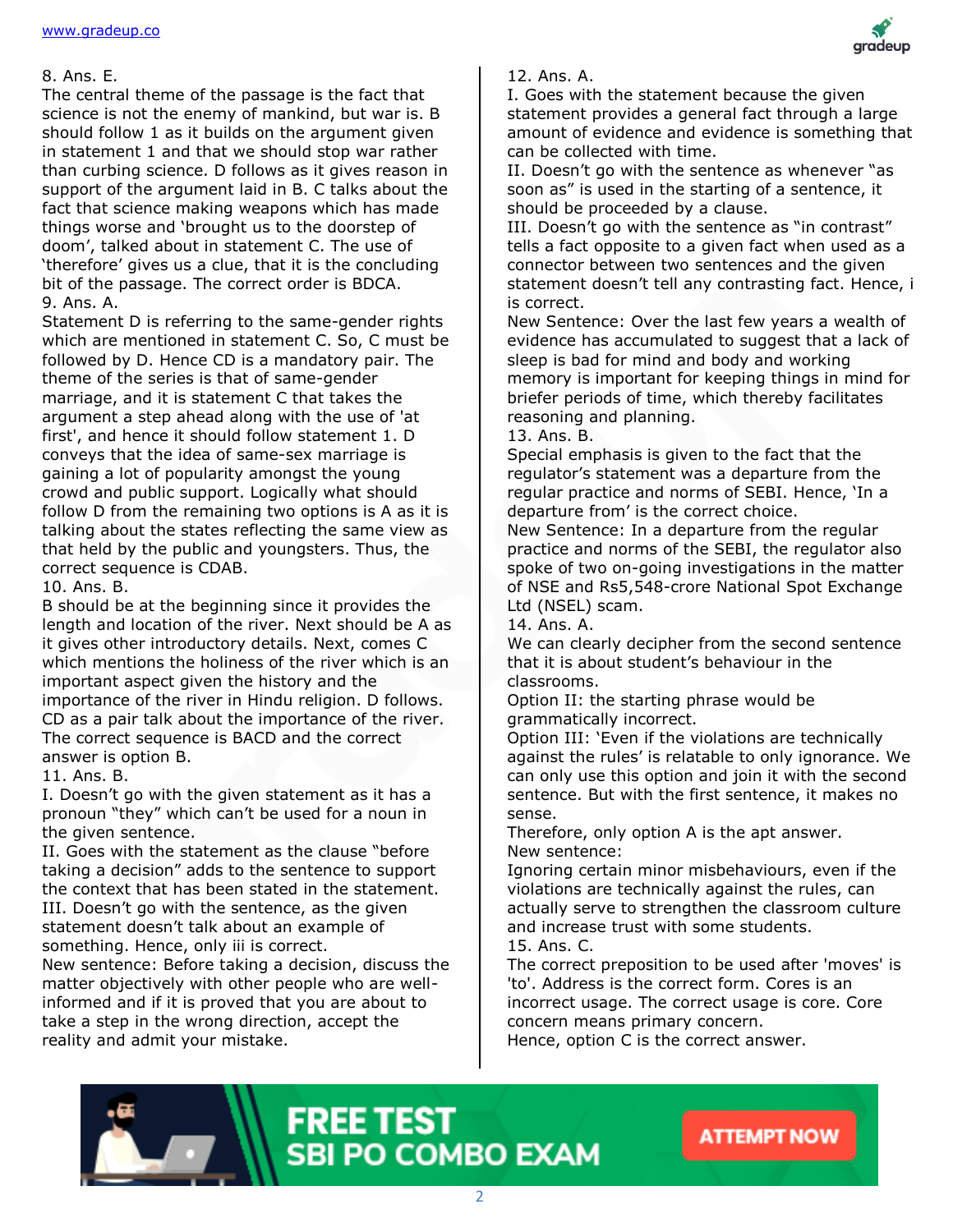#### 16. Ans. A.

The correct usage is "wasn't" not "weren't". It should either be 'ideas were' or 'idea was'. Hence, option A is the correct answer.

17. Ans. B.

The given segment has an error of preposition. At describes position at a specific point and is used with a larger place (a store, bank, or airport) and before the names of group activities.

In refers to the position within large areas or in spaces that surround something on all sides. The given segment signifies the economic productivity within an agrarian society. The correct usage is 'in' and not 'at'.

Hence, 'economic productivity in an agrarian society' is the correct answer.

18. Ans. D.

'To be associated with the' makes the sentence grammatically correct.

'To being' is incorrect in the given context. The sentence brings out an existing relationship or association. Hence, 'associated' should be used. 'Associate' doesn't make sense.

19. Ans. E.

The given sentence is correct and needs no improvement. It means that the government did not have any control in the development of the subject.

20. Ans. C.

'Would let transacting parties remain' is the correct answer.

'Would' is used to preserve the future aspect when talking about the past. If you are writing about past events, you can use it to indicate something that was in the future at that point in time but is not necessarily in the future right now.

'Could' represents past of 'can' and when you want to convey something politely.

Here, the future aspect of Bitcoin is being discussed, hence would is a more suitable response.

Would letting is grammatically incorrect; hence option A can be eliminated.

Option D makes the sentence grammatically incorrect; hence it can be eliminated.

21. Ans. D.

The correct structure for the given sentence is affirmative.

Hence, 'it' must be placed before 'should'.

This eliminates the given sentence and option B. The given sentence is generic; hence had is an incorrect form. Hence, option A can be eliminated. Option C is incomplete.



22. Ans. C.

A noun is required after 'a saga of'. Dedicating is the gerund form (verb).

Option A: 'dedicated the cause of' is incorrect. Option B: Having before dedication distorts the structure.

Option C: It fits the given sentence well.

Option D: The correct proposition after saga should be 'of' and not 'for'.

Hence, 'of dedication to' is the correct answer.

23. Ans. C.

The answer to this is statement 'C.' The correct sentence is "The building had been under construction for a long time until a series of unprecedented events brought it to a halt." Bring something to halt is a phrase that means causing something to stop. According to the sentence some unprecedented events stopped the construction of the building. Thus the phrase (in its past tense) 'Brought it to a halt' is apt for this sentence.

#### 24. Ans. C.

The answer to this question is statement 'C'. The correct sentence is 'At work, if you are unable to follow the rules, you will find yourself running into a disagreement with many people.' Running into something means coming across

something. The phrase running across disagreements means coming across problems.

#### 25. Ans. A.

The passage discusses how the population of the age is on a relative increase in Japan, so much so that more than young babies, there are old people. However, the passage goes on to show how this fact has not negatively affected the economy and, a new market has flourished altogether which provides products to cater to the needs of the old. For this reason, option B is incorrect. Option A is the best-fit answer.

#### 26. Ans. D.

Statement 1 is correct as the second paragraph mentions that "the government began testing the Robot Shuttle, an autonomous bus intended for use in rural areas, where Japan's shrinking pains have **hurt** the most." Since the government is concerned about the old, statement 1 is a correct inference.





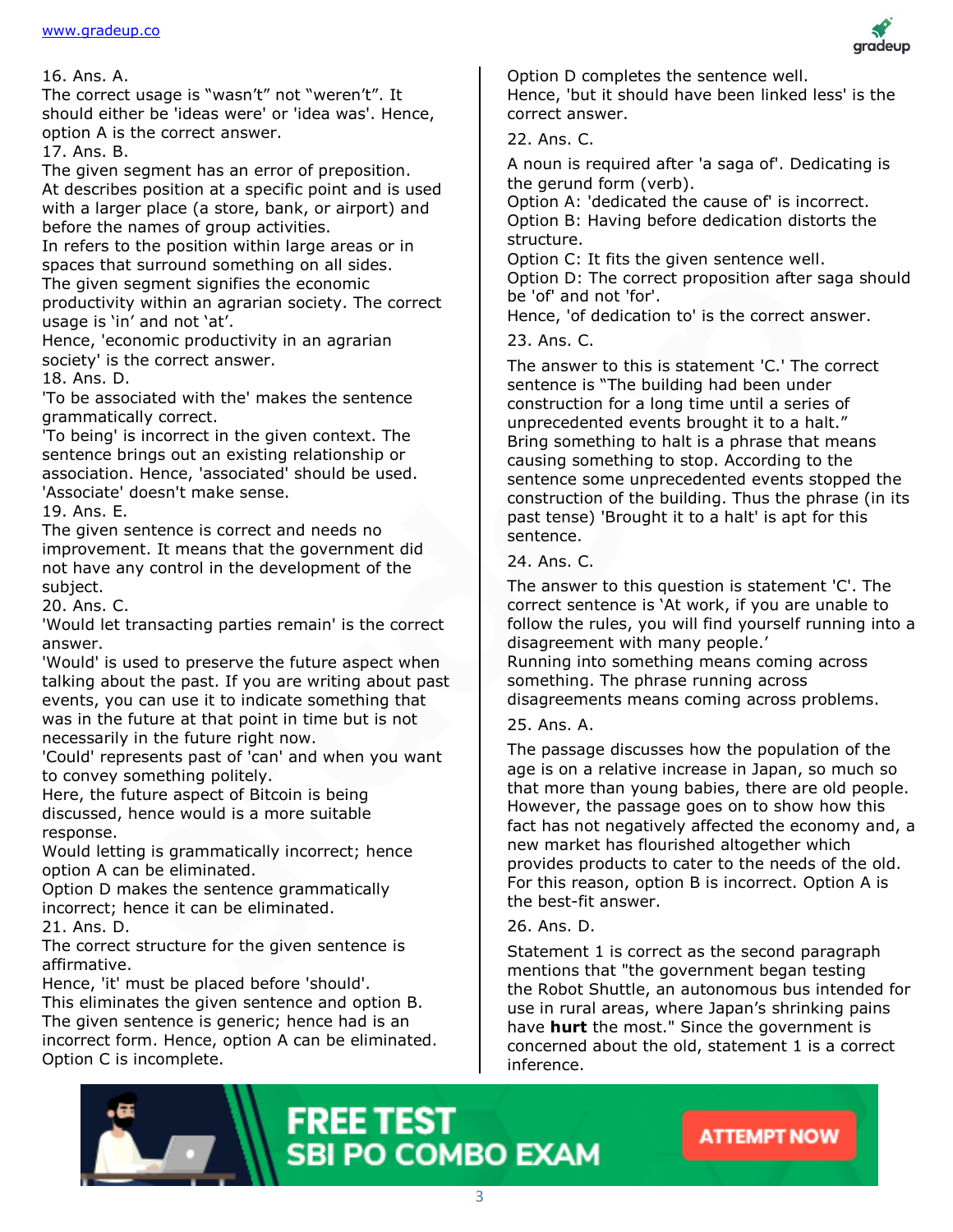Statement 2 is correct as the passage

discusses how the case of more old people has not negatively affected the economy: "Amid this elder boom, a new, 100 trillion yen (\$800 billion) consumer category has emerged, known as "the silver market.""

Statement 3 is incorrect as nowhere in the passage gas it been stated that the capital spent on the is a waste

Thus, option D is the correct answer.

27. Ans. D.

The word "bode" means to predict or promise. So the given excerpt means that the old population of Japan had never promised a prosperous economy. Thus, option D is the correct answer.

28. Ans. E.

Option A is correct because if 40% of the population will be old by 2060 and a quarter (25%) is old at the present, the increase will be 15%. Option B is correct as the passage states: "It's long been observed that Japan's aging doesn't bode well for its economy. Lots of old people means a financial **drain** on both the private and public sectors, as **health-care and pension costs skyrocket and productivity declines**."

Option C is correct and can be deciphered from the following lines given in the second paragraph, "an autonomous bus **intended for use in rural areas,** 

#### **where Japan's shrinking pains have hurt the most**"

Option D is correct and can be gathered from the last paragraph. Thus, E is the correct answer. 29. Ans. A.

The sentence using the word intends to convey that japan's lessening pain has been affected in a manner so as to be detrimental to it. Option A is the correct answer.

Hurt  $=$  cause pain or injury to.

Harm  $=$  physical injury, especially that which is deliberately inflicted.

Cut = make an opening, incision, or wound in (something) with a sharp-edged tool or object. Burn  $=$  be or cause to be destroyed by fire.

Suffer = experience or be subjected to (something bad or unpleasant).

Procured = obtain (something), especially with care or effort.

30. Ans. B.

The word drain has been used in a context whereby it is conveying the idea that the ageing population is a burden on the Japanese economy. The population is The correct answer is option B. Drain = deprive of strength or vitality.



Absorption  $=$  the state of being engrossed in something.

Downflow  $=$  a downward flow or something that flows down.

Effective = successful in producing a desired or intended result.

Radiation = divergence out from a central point, in particular evolution from an ancestral animal or plant group into a variety of new forms. Discharge = tell (someone) officially that they can

or must leave, in particular.

31. Ans. A.

In the arrangement, number are arranged as least number is arranged from left end and second least number is arranged from right after adding +1 in both sides. Same rule followed till the arrangement is completed.

Input: 50 17 85 34 88 55 11 92 10 78 Step I: 11 50 17 85 34 88 55 92 78 12 Step II: 18 11 50 85 88 55 92 78 12 35 Step III: 51 18 11 85 88 92 78 12 35 56 Step IV: 79 51 18 11 88 92 12 35 56 86 Step V: 89 79 51 18 11 12 35 56 86 93 Five steps will be needed to complete the arrangement.So answer is 1).

32. Ans. C.

In the arrangement, number are arranged as least number is arranged from left end and second least number is arranged from right after adding +1 in both sides. Same rule followed till the arrangement is completed.

Input: 50 17 85 34 88 55 11 92 10 78 Step I: 11 50 17 85 34 88 55 92 78 12 Step II: 18 11 50 85 88 55 92 78 12 35 Step III: 51 18 11 85 88 92 78 12 35 56 Step IV: 79 51 18 11 88 92 12 35 56 86 Step V: 89 79 51 18 11 12 35 56 86 93 79 51 18 11 88 92 12 35 56 86 IV step of Input. So answer is 3).

33. Ans. D.

In the arrangement, number are arranged as least number is arranged from left end and second least number is arranged from right after adding  $+1$  in both sides. Same rule followed till the arrangement is completed.

Input: 50 17 85 34 88 55 11 92 10 78 Step I: 11 50 17 85 34 88 55 92 78 12 Step II: 18 11 50 85 88 55 92 78 12 35 Step III: 51 18 11 85 88 92 78 12 35 56 Step IV: 79 51 18 11 88 92 12 35 56 86 Step V: 89 79 51 18 11 12 35 56 86 93 In Step V, '12' would be at 6th position from the right. So answer is 4).





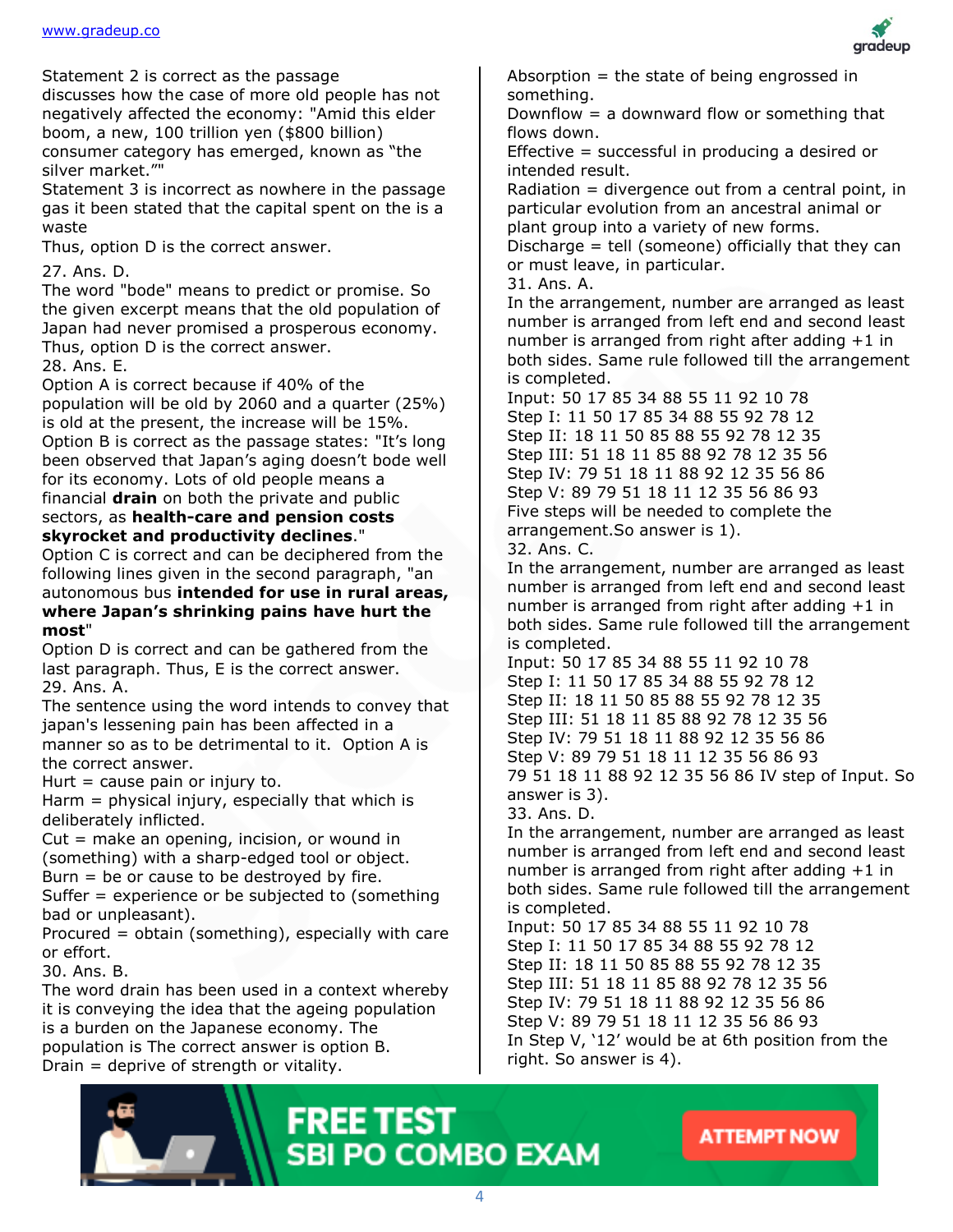34. Ans. B. In the arrangement, number are arranged as least number is arranged from left end and second least number is arranged from right after adding +1 in both sides. Same rule followed till the arrangement is completed. Input: 50 17 85 34 88 55 11 92 10 78 Step I: 11 50 17 85 34 88 55 92 78 12 Step II: 18 11 50 85 88 55 92 78 12 35 Step III: 51 18 11 85 88 92 78 12 35 56 Step IV: 79 51 18 11 88 92 12 35 56 86 Step V: 89 79 51 18 11 12 35 56 86 93 Final arrangement would be '89 79 51 18 11 12 35 56 86 93'. So answer is 2). 35. Ans. C. In the arrangement, number are arranged as least number is arranged from left end and second least number is arranged from right after adding +1 in both sides. Same rule followed till the arrangement is completed. Input: 50 17 85 34 88 55 11 92 10 78 Step I: 11 50 17 85 34 88 55 92 78 12 Step II: 18 11 50 85 88 55 92 78 12 35 Step III: 51 18 11 85 88 92 78 12 35 56 Step IV: 79 51 18 11 88 92 12 35 56 86 Step V: 89 79 51 18 11 12 35 56 86 93 '92' would be at fifth position from the right in step IV.So answer is 3. 36. Ans. A. As per given information coding description is as follows: 'business is easy to do' - 'pa ro se yo ze'……1) 'business aries difficulty in life' - 'lo fe pa so te'. ……2) 'life is easy' - 'so ro yo'. ……3) 'difficulty to do work' - 'se lo ze me' ……4) 'easy business life' - 'pa yo so'. ……5) From 1) and 2) business is coded as: pa From 1), 2) and 5) easy is coded as: yo From 1), 2) and 5) life is coded as: so From 1) and 3) 'is' is coded as: ro

From 2) and 4) 'difficulty' is coded as: lo From 1), 2), 3) and 4) 'to' is coded as: Either 'se' or 'ze'

From 1), 2), 3) and 4) 'do' is coded as: Either 'se' or 'ze'

From  $1$ ,  $2$ ,  $3$ ) and  $4$ ) 'work' is coded as: me From 1), 2), 3) and 4) 'aries' is coded as: Either 'fe' or 'te'

From 1), 2), 3) and 4) 'in' is coded as: Either 'fe' or 'te'

'lo, te, fe, pa' is the code for 'difficulty aries in business'. So answer is 1)



37. Ans. D.

As per given information coding description is as follows: 'business is easy to do' - 'pa ro se yo ze'……1) 'business aries difficulty in life' - 'lo fe pa so te'. ……2) 'life is easy' - 'so ro yo'. ……3) 'difficulty to do work' - 'se lo ze me' ……4) 'easy business life' - 'pa yo so'. ……5) From 1) and 2) business is coded as: pa From 1), 2) and 5) easy is coded as: yo From 1), 2) and 5) life is coded as: so From 1) and 3) 'is' is coded as: ro From 2) and 4) 'difficulty' is coded as: lo From  $1$ ,  $2$ ,  $3$ ) and  $4$ ) 'to' is coded as: Either 'se' or 'ze' From 1), 2), 3) and 4) 'do' is coded as: Either 'se' or 'ze' From 1), 2), 3) and 4) 'work' is coded as: me From 1), 2), 3) and 4) 'aries' is coded as: Either 'fe' or 'te' From 1), 2), 3) and 4) 'in' is coded as: Either 'fe' or 'te' 'life is complicated' can written as 'so fa ro' complicated is the new word for coding so we should write new code also which is fa. So answer is 4). 38. Ans. E. As per given information coding description is as follows: 'business is easy to do' - 'pa ro se yo ze'……1) 'business aries difficulty in life' - 'lo fe pa so te'. ……2) 'life is easy' - 'so ro yo'. ……3) 'difficulty to do work' - 'se lo ze me' ……4) 'easy business life' - 'pa yo so'. ……5) From 1) and 2) business is coded as: pa From 1), 2) and 5) easy is coded as: yo From 1), 2) and 5) life is coded as: so From 1) and 3) 'is' is coded as: ro From 2) and 4) 'difficulty' is coded as: lo From  $1$ ,  $2$ ,  $3$ ) and  $4$ ) 'to' is coded as: Either 'se' or 'ze' From  $1$ ,  $2$ ,  $3$ ) and  $4$ ) 'do' is coded as: Either 'se' or 'ze' From 1), 2), 3) and 4) 'work' is coded as: me From 1), 2), 3) and 4) 'aries' is coded as: Either 'fe' or 'te' From  $1$ ,  $2$ ,  $3$ ) and  $4$ ) 'in' is coded as: Either 'fe' or 'te' 'aries' can be coded as Either 'fe' or 'te'. So answer is 5).

# **FREE TEST SBI PO COMBO EXAM**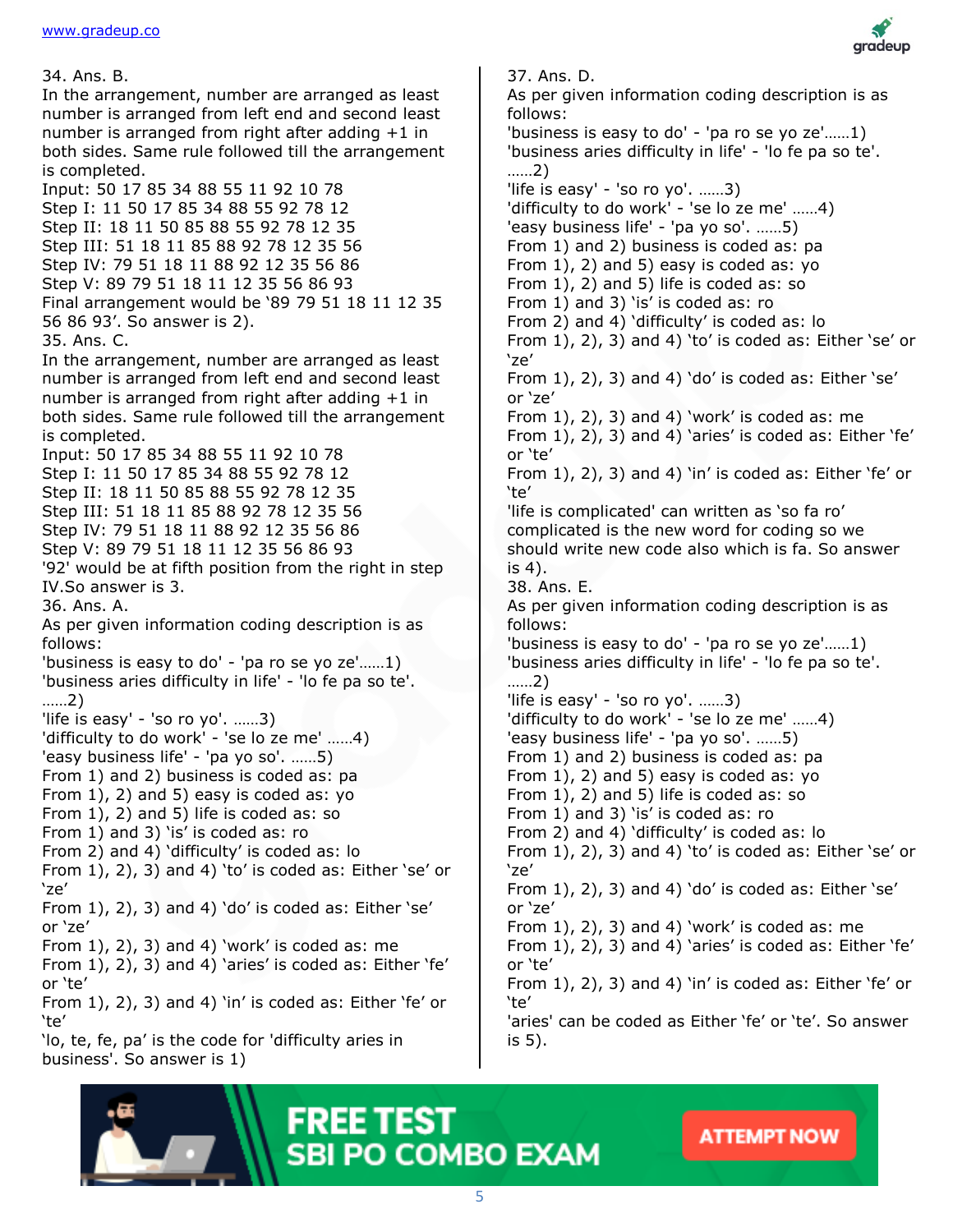

39. Ans. B. 41. Ans. C. As per given information coding description is as **B** follows: 'business is easy to do' - 'pa ro se yo ze'……1) 'business aries difficulty in life' - 'lo fe pa so te'. ……2) 'life is easy' - 'so ro yo'. ……3) 'difficulty to do work' - 'se lo ze me' ……4) 'easy business life' - 'pa yo so'. ……5) From 1) and 2) business is coded as: pa From 1), 2) and 5) easy is coded as: yo From 1), 2) and 5) life is coded as: so From 1) and 3) 'is' is coded as: ro From 2) and 4) 'difficulty' is coded as: lo From 1), 2), 3) and 4) 'to' is coded as: Either 'se' or 'ze' From  $1$ ,  $2$ ,  $3$ ) and  $4$ ) 'do' is coded as: Either 'se' or 'ze' From 1), 2), 3) and 4) 'work' is coded as: me From 1), 2), 3) and 4) 'aries' is coded as: Either 'fe' or 'te' From  $1$ ,  $2$ ,  $3$ ) and  $4$ ) 'in' is coded as: Either 'fe' or 'te' Code for 'difficulty' is 'lo'. So answer is 2). 40. Ans. E. As per given information coding description is as follows: 'business is easy to do' - 'pa ro se yo ze'……1) 'business aries difficulty in life' - 'lo fe pa so te'. ……2) 'life is easy' - 'so ro yo'. ……3) 'difficulty to do work' - 'se lo ze me' ……4) 'easy business life' - 'pa yo so'. ……5) From 1) and 2) business is coded as: pa From 1), 2) and 5) easy is coded as: yo From 1), 2) and 5) life is coded as: so From 1) and 3) 'is' is coded as: ro From 2) and 4) 'difficulty' is coded as: lo From  $1$ ,  $2$ ,  $3$ ) and  $4$ ) 'to' is coded as: Either 'se' or 'ze' From 1), 2), 3) and 4) 'do' is coded as: Either 'se' or 'ze' From 1), 2), 3) and 4) 'work' is coded as: me From 1), 2), 3) and 4) 'aries' is coded as: Either 'fe' or 'te' From 1), 2), 3) and 4) 'in' is coded as: Either 'fe' or 'te' Code for 'difficulty' is 'lo'. So answer is 2). Code for 'do' in the given code language is Either 'se' or 'ze'. So answer is 5)

As per given information family tree is as follows:

$$
\begin{array}{c}\n\left.\right. \\
A\left(\cdot\right) & D\left(\cdot\right) \\
C\left(\cdot\right) & E\left(\cdot\right) \\
\end{array}
$$

So F is grandson of B and son of A and D. So answer is 3).

42. Ans. E.

As per given information B gender is not defined. So, option E is the correct response. 43. Ans. C.





As per above diagram, P and C sit at extreme left ends of the parallel rows. So answer is 3). 44. Ans. E.





S faces A. So answer is 5). 45. Ans. C.





Three persons are seated between T and S. So answer is 3).

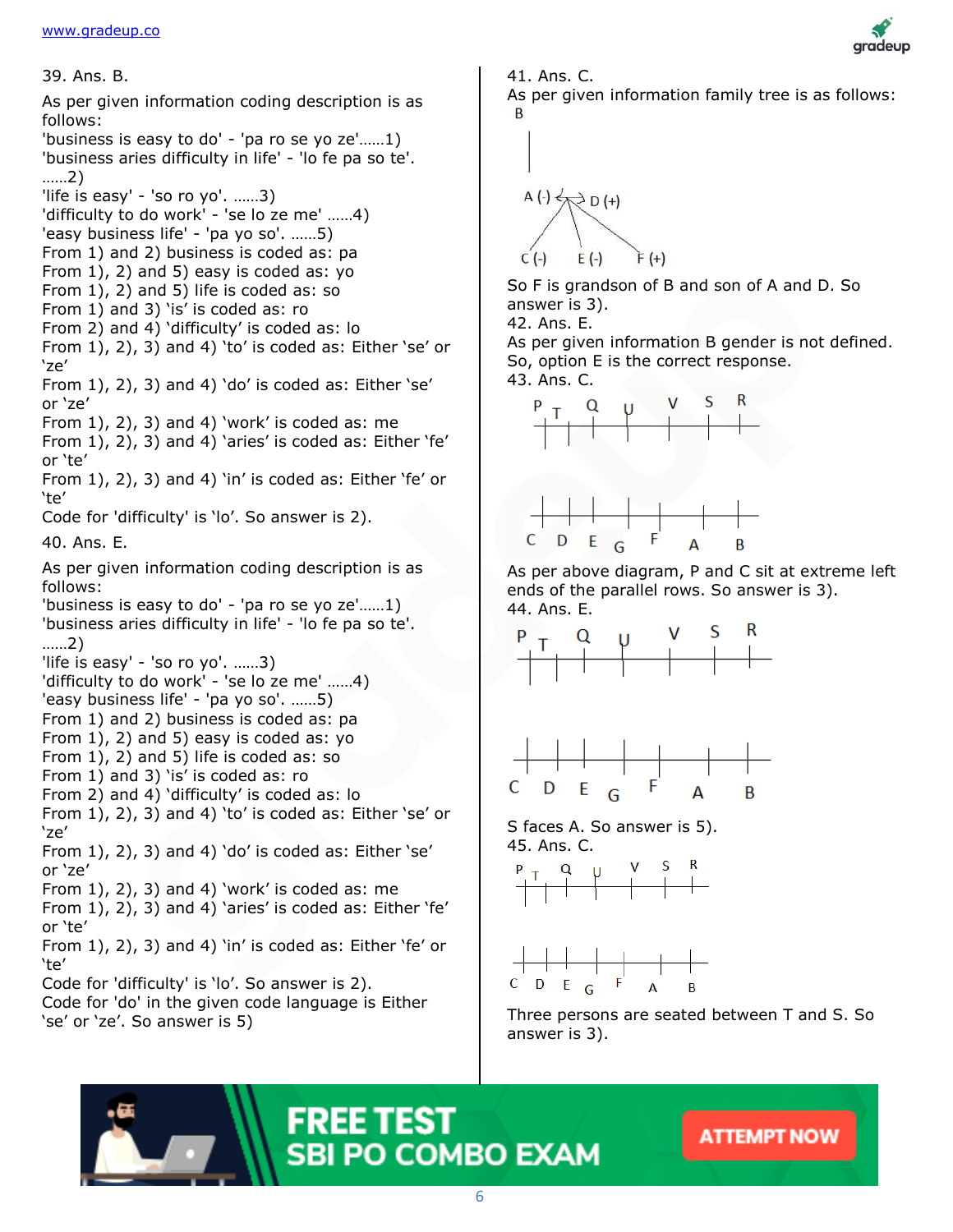





P is related to V in the same way as C is related to F. In the same pattern E related to B. So answer is 1).

47. Ans. E.

As per given information arrangement figure is as follows:



As per above diagram, F faces V is the true information regarding F. So answer is 5). 48. Ans. B.

Box - A, B, C, D, E, F and G

Number - 1, 2, 3, 4, 5, 6 and 7

1. There are two boxes between the box B and box E. There is only one box between box E and box G. There are three boxes between box G and box A, which is packed with number 1. There are only two boxes between box A and box C, which is packed with number 6. The box packed with number 2 is immediately above the box G.

| Box | Number |
|-----|--------|
|     | 2      |
| G   |        |
| Ċ   | 6      |
| E   |        |
|     |        |
| Α   | 1      |
| B   |        |

2. Box E is packed with number 3. Box D is immediately above the box packed with number 5.



3. More than three boxes are there between box packed with number 4 and box packed with number 2. More than three boxes are there between box packed with number 5 and box packed with number 4.

| Box | Number |  |
|-----|--------|--|
| D   | 2      |  |
| G   | 5      |  |
| C   | 6      |  |
| E   | 3      |  |
| F   |        |  |
| Δ   |        |  |
| R   | 4      |  |

Hence, box B is packed with number 4.

49. Ans. D.

Box - A, B, C, D, E, F and G

Number - 1, 2, 3, 4, 5, 6 and 7

1. There are two boxes between the box B and box E. There is only one box between box E and box G. There are three boxes between box G and box A, which is packed with number 1. There are only two boxes between box A and box C, which is packed with number 6. The box packed with number 2 is immediately above the box G.

| Box | Number |
|-----|--------|
|     | 2      |
| G   |        |
| C   | 6      |
| E   |        |
|     |        |
| Α   | 1      |
| B   |        |

2. Box E is packed with number 3. Box D is immediately above the box packed with number 5.







**FREE TEST**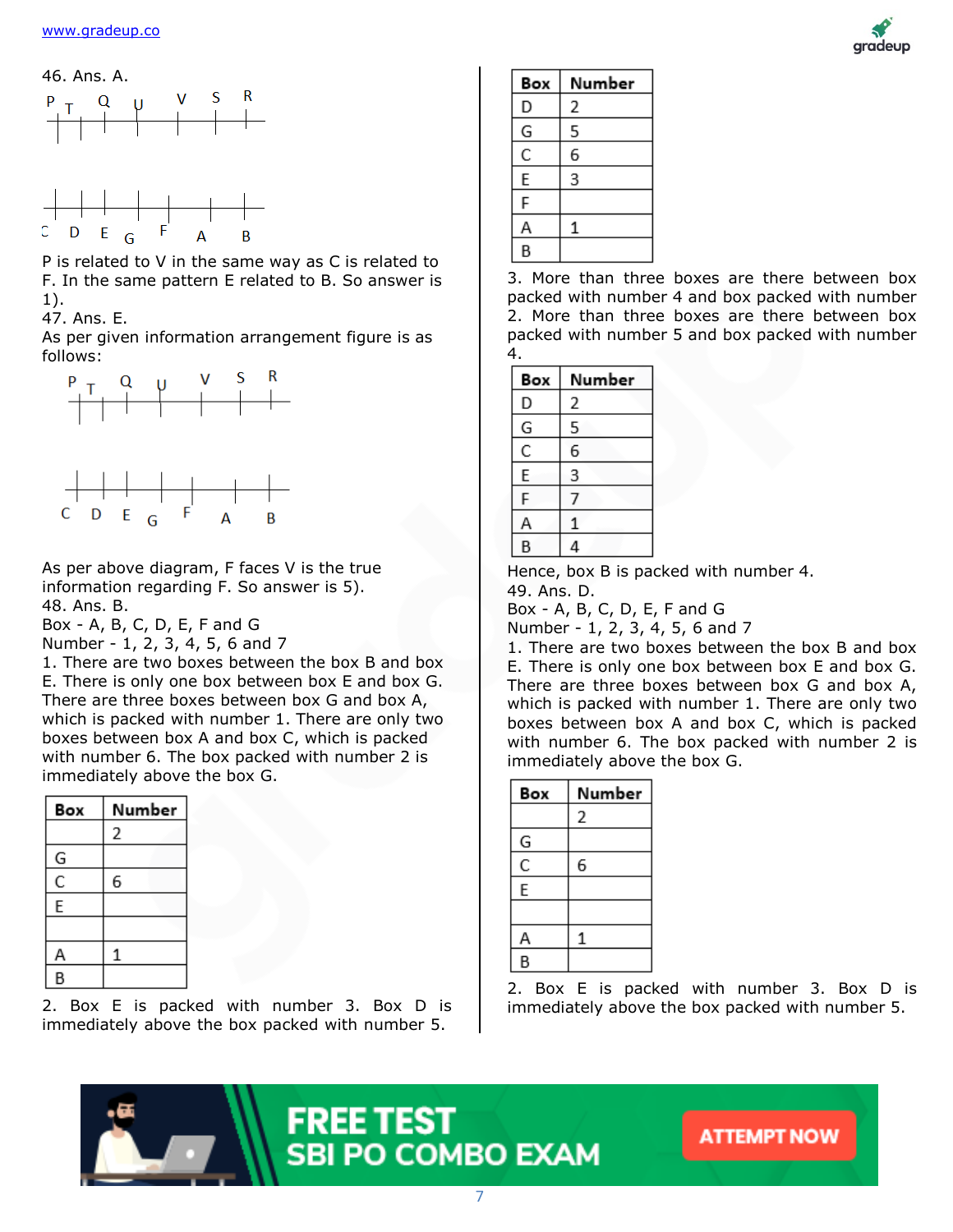

| Box | Number |
|-----|--------|
| D   | 2      |
| G   | 5      |
| C   | 6      |
| E   | 3      |
| F   |        |
| Д   | 1      |
| B   |        |

3. More than three boxes are there between box packed with number 4 and box packed with number 2. More than three boxes are there between box packed with number 5 and box packed with number 4.

| Box | Number |
|-----|--------|
| D   | 2      |
| G   | 5      |
| Ċ   | 6      |
| E   | 3      |
| F   | 7      |
|     |        |
|     |        |

Hence, three boxes are there between box A and box packed with number 5.

50. Ans. E.

Box - A, B, C, D, E, F and G

Number - 1, 2, 3, 4, 5, 6 and 7

1. There are two boxes between the box B and box E. There is only one box between box E and box G. There are three boxes between box G and box A, which is packed with number 1. There are only two boxes between box A and box C, which is packed with number 6. The box packed with number 2 is immediately above the box G.

| Box | Number      |
|-----|-------------|
|     | 2           |
| G   |             |
| Ċ   | 6           |
| E   |             |
|     |             |
| Α   | $\mathbf 1$ |
| B   |             |

2. Box E is packed with number 3. Box D is immediately above the box packed with number 5.

| Box | Number |
|-----|--------|
| D   | 2      |
| G   | 5      |
| Ċ   | 6      |
| E   | 3      |
| F   |        |
| А   | 1      |
| B   |        |

3. More than three boxes are there between box packed with number 4 and box packed with number 2. More than three boxes are there between box packed with number 5 and box packed with number 4.

| Box | Number |
|-----|--------|
| D   | 2      |
| G   | 5      |
| C   | 6      |
| E   | 3      |
| F   |        |
| А   | 1      |
| B   |        |

Hence, the sum is  $2 + 7 = 9$ .

51. Ans. C.

Box - A, B, C, D, E, F and G

Number - 1, 2, 3, 4, 5, 6 and 7

1. There are two boxes between the box B and box E. There is only one box between box E and box G. There are three boxes between box G and box A, which is packed with number 1. There are only two boxes between box A and box C, which is packed with number 6. The box packed with number 2 is immediately above the box G.

| Box                   | Number |  |
|-----------------------|--------|--|
|                       | 2      |  |
| G                     |        |  |
| $\overline{\epsilon}$ | 6      |  |
| E                     |        |  |
|                       |        |  |
| Α                     |        |  |
| B                     |        |  |

2. Box E is packed with number 3. Box D is immediately above the box packed with number 5.

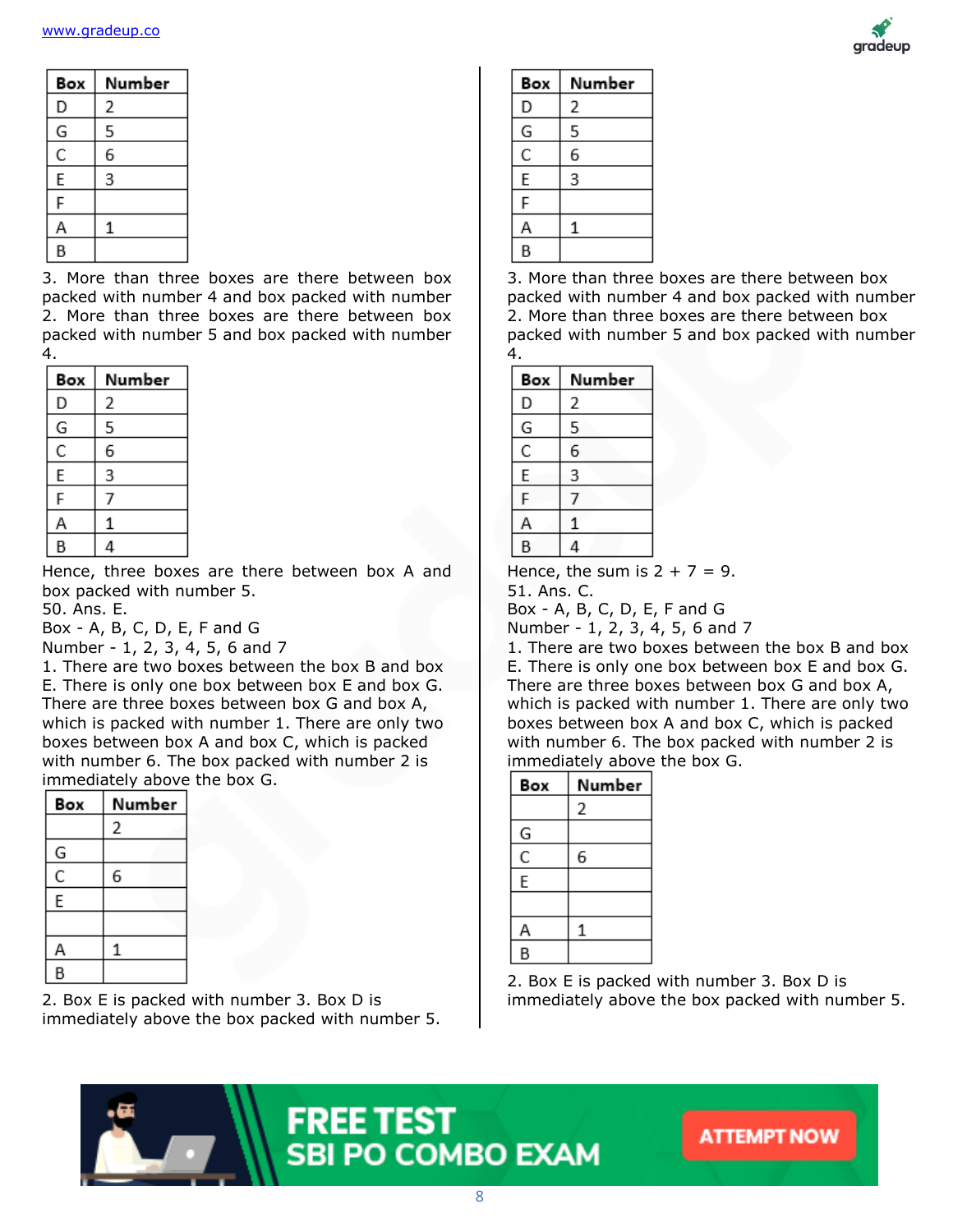

| Box | Number |
|-----|--------|
| D   | 2      |
| G   | 5      |
| C   | 6      |
| E   | 3      |
| F   |        |
| А   | 1      |
| B   |        |

3. More than three boxes are there between box packed with number 4 and box packed with number 2. More than three boxes are there between box packed with number 5 and box packed with number 4.

| Box | Number |
|-----|--------|
| D   | 2      |
| G   | 5      |
| Ċ   | 6      |
| E   | 3      |
| F   |        |
|     |        |
| R   |        |

Hence, box D is packed with number 2.

52. Ans. B.

Box - A, B, C, D, E, F and G

Number - 1, 2, 3, 4, 5, 6 and 7

1. There are two boxes between the box B and box E. There is only one box between box E and box G. There are three boxes between box G and box A, which is packed with number 1. There are only two boxes between box A and box C, which is packed with number 6. The box packed with number 2 is immediately above the box G.

| Box | Number |
|-----|--------|
|     | 2      |
| G   |        |
| C   | 6      |
| E   |        |
|     |        |
| Α   | 1      |
| B   |        |

2. Box E is packed with number 3. Box D is immediately above the box packed with number 5.

| Number |
|--------|
| 2      |
| 5      |
| 6      |
| 3      |
|        |
| 1      |
|        |
|        |

3. More than three boxes are there between box packed with number 4 and box packed with number 2. More than three boxes are there between box packed with number 5 and box packed with number 4.

| Box | Number |
|-----|--------|
| D   | 2      |
| G   | 5      |
| C   | 6      |
| E   | 3      |
| F   | 7      |
|     | 1      |
| B   |        |

Hence, box F is packed with number 7.

53. Ans. B.

Person - M, N, O, P, Q, R, S and T

Months - March, June, November and December Date –  $16^{th}$  or  $25^{th}$ 

1. N has birthday in November. T's birthday is immediately after N's.

Case 1:

|                    |  | March (31)   June (30)   November (30)   December (31) |  |
|--------------------|--|--------------------------------------------------------|--|
| 16 <sup>th</sup>   |  |                                                        |  |
| , 25 <sup>th</sup> |  |                                                        |  |

Case 2:

|         |  | March (31)   June (30)   November (30)   December (31) |  |
|---------|--|--------------------------------------------------------|--|
| 1 $6th$ |  |                                                        |  |
| 25th    |  |                                                        |  |

2. O and Q have birthdays in month having 31 days. Q's birthday is not on  $16<sup>th</sup>$  of any month. N and Q have birthday on same date.

This is not possible in case 1. So, case 2 is correct. Case 1:

|                  |  | March (31)   June (30)   November (30)   December (31) |  |
|------------------|--|--------------------------------------------------------|--|
| 16 <sup>th</sup> |  |                                                        |  |
| 25 <sup>th</sup> |  | N                                                      |  |

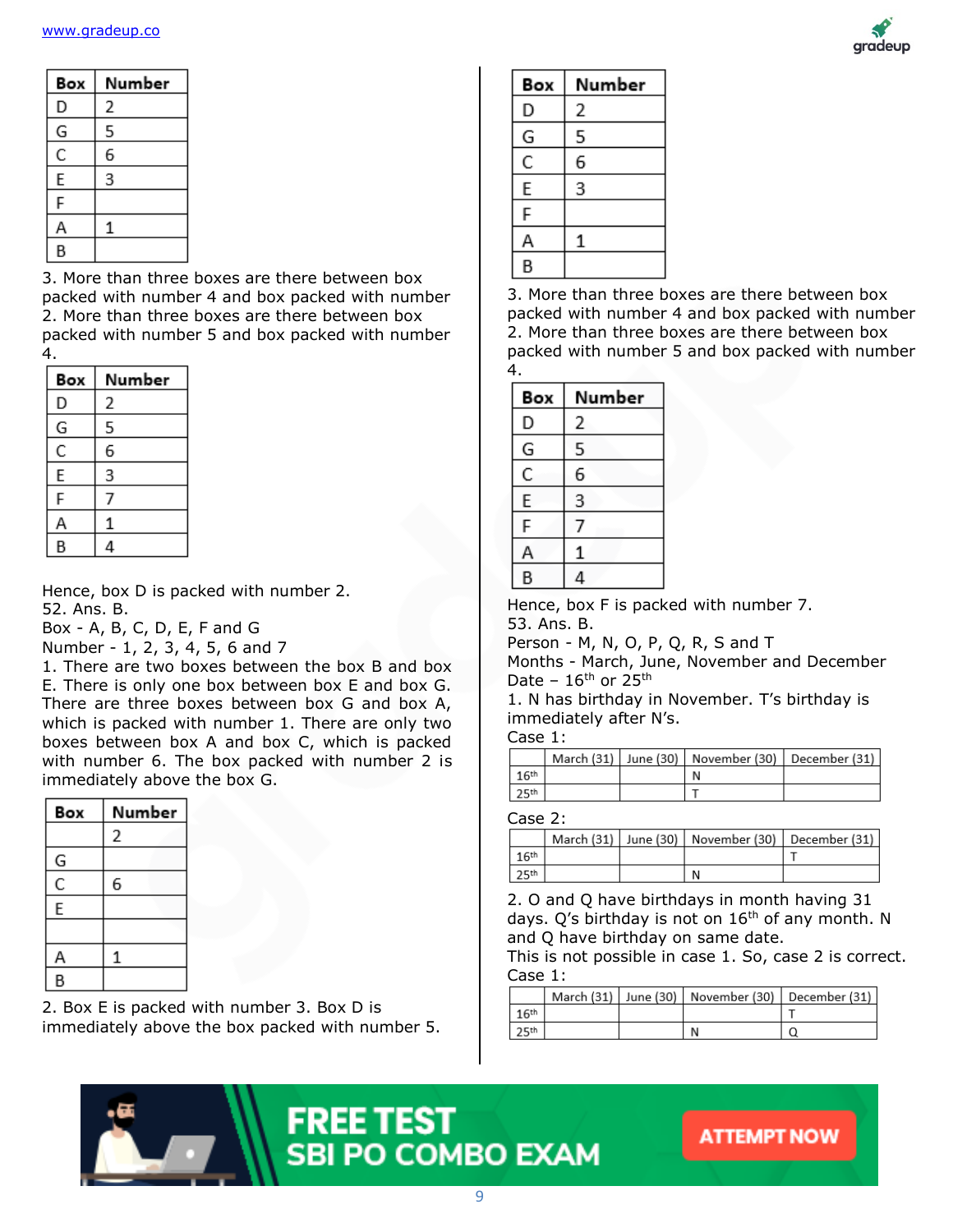

#### Case 2:

|                  |  | March (31)   June (30)   November (30)   December (31) |  |
|------------------|--|--------------------------------------------------------|--|
|                  |  |                                                        |  |
| 25 <sup>th</sup> |  |                                                        |  |

3. N's birthday is somewhere after O's. There are two birthdays between O and P. P and T do not have birthdays on same date. O and Q have birthdays in month having 31 days. Case 1:

|                  |  | March (31)   June (30)   November (30)   December (31) |  |
|------------------|--|--------------------------------------------------------|--|
| 16 <sup>th</sup> |  |                                                        |  |
|                  |  |                                                        |  |

#### Case 2:

|                  |  | March (31)   June (30)   November (30)   December (31) |  |
|------------------|--|--------------------------------------------------------|--|
| 16th             |  |                                                        |  |
| 25 <sup>th</sup> |  |                                                        |  |

4. There are at least two birthdays between M and T. M does not have birthday in March. M and S have birthdays on same date. R does not like December month.

|                  |  | March (31)   June (30)   November (30)   December (31) |  |
|------------------|--|--------------------------------------------------------|--|
| 16 <sup>th</sup> |  |                                                        |  |
| 25 <sup>th</sup> |  |                                                        |  |

Hence, P has birthday on 25<sup>th</sup> of June. 54. Ans. E.

Person - M, N, O, P, Q, R, S and T

Months - March, June, November and December Date –  $16^{th}$  or  $25^{th}$ 

1. N has birthday in November. T's birthday is immediately after N's.

Case 1:

|                  |  | March (31)   June (30)   November (30)   December (31) |  |
|------------------|--|--------------------------------------------------------|--|
| 16th             |  |                                                        |  |
| 25 <sup>th</sup> |  |                                                        |  |

#### Case 2:

|                  |  | March (31)   June (30)   November (30)   December (31) |  |
|------------------|--|--------------------------------------------------------|--|
| 16 <sup>th</sup> |  |                                                        |  |
| 25 <sup>th</sup> |  |                                                        |  |

2. O and Q have birthdays in month having 31 days. Q's birthday is not on  $16<sup>th</sup>$  of any month. N and Q have birthday on same date.

This is not possible in case 1. So, case 2 is correct. Case 1:

|      |  | March (31)   June (30)   November (30)   December (31) |  |
|------|--|--------------------------------------------------------|--|
| 16th |  |                                                        |  |
|      |  |                                                        |  |

#### $Case 2:$

|                  |  | March (31)   June (30)   November (30)   December (31) |  |
|------------------|--|--------------------------------------------------------|--|
| 16 <sup>th</sup> |  |                                                        |  |
| 25th             |  |                                                        |  |

3. N's birthday is somewhere after O's. There are two birthdays between O and P. P and T do not have birthdays on same date. O and Q have birthdays in month having 31 days.

Case 1:

|                  |   | March (31)   June (30)   November (30)   December (31) |  |
|------------------|---|--------------------------------------------------------|--|
| 16 <sup>th</sup> |   |                                                        |  |
| 25 <sup>th</sup> | п |                                                        |  |

#### Case 2:

|  | March (31)   June (30)   November (30)   December (31) |  |
|--|--------------------------------------------------------|--|
|  |                                                        |  |
|  |                                                        |  |

4. There are at least two birthdays between M and T. M does not have birthday in March. M and S have birthdays on same date. R does not like December month.

|                  |   | March (31)   June (30)   November (30)   December (31) |  |
|------------------|---|--------------------------------------------------------|--|
| 16 <sup>th</sup> | M |                                                        |  |
| 25th             | ם | N                                                      |  |

Hence, five persons have birthdays between O and T.

55. Ans. E.

Person - M, N, O, P, Q, R, S and T

Months - March, June, November and December Date –  $16<sup>th</sup>$  or  $25<sup>th</sup>$ 

1. N has birthday in November. T's birthday is immediately after N's.

Case 1:

|                  |  | March (31)   June (30)   November (30) | December (31) |
|------------------|--|----------------------------------------|---------------|
| 1 $6th$          |  |                                        |               |
| 25 <sup>th</sup> |  |                                        |               |

#### Case 2:

|                  |  | March (31)   June (30)   November (30)   December (31) |  |
|------------------|--|--------------------------------------------------------|--|
| 16 <sup>th</sup> |  |                                                        |  |
|                  |  |                                                        |  |

2. O and Q have birthdays in month having 31 days. Q's birthday is not on  $16<sup>th</sup>$  of any month. N and Q have birthday on same date.

This is not possible in case 1. So, case 2 is correct. Case 1:

|                  |  | March (31)   June (30)   November (30)   December (31) |  |
|------------------|--|--------------------------------------------------------|--|
|                  |  |                                                        |  |
| 25 <sup>th</sup> |  |                                                        |  |

#### Case 2:

|                  |  | March (31)   June (30)   November (30)   December (31) |  |
|------------------|--|--------------------------------------------------------|--|
| 16 <sup>th</sup> |  |                                                        |  |
| 25 <sup>th</sup> |  |                                                        |  |

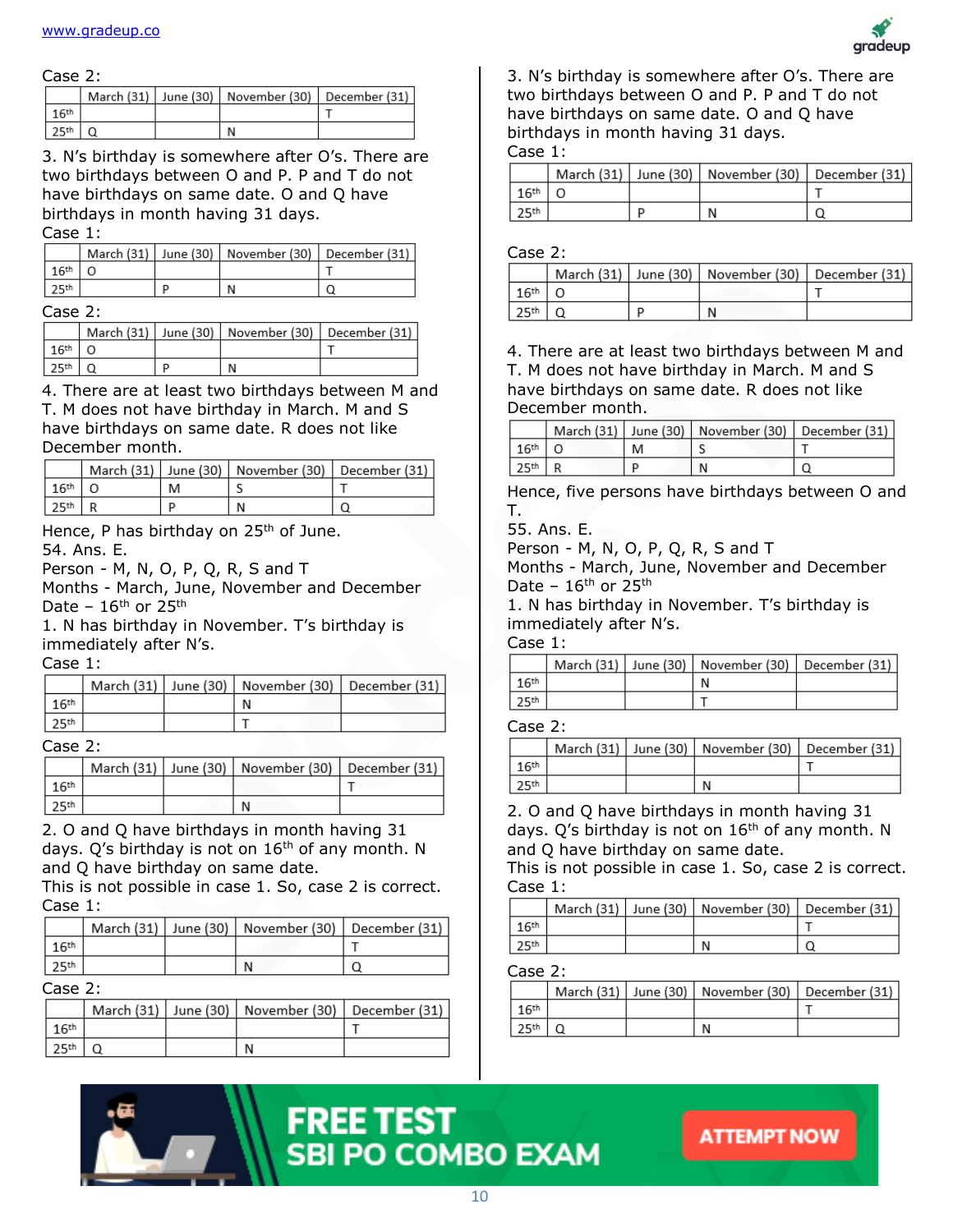3. N's birthday is somewhere after O's. There are two birthdays between O and P. P and T do not have birthdays on same date. O and Q have birthdays in month having 31 days. Case 1:

|                  |   | March (31)   June (30)   November (30)   December (31) |  |
|------------------|---|--------------------------------------------------------|--|
| 16 <sup>th</sup> |   |                                                        |  |
|                  | D |                                                        |  |

#### Case 2:

|                  |   | March (31)   June (30)   November (30)   December (31) |  |
|------------------|---|--------------------------------------------------------|--|
| 16 <sup>th</sup> |   |                                                        |  |
|                  | D |                                                        |  |

4. There are at least two birthdays between M and T. M does not have birthday in March. M and S have birthdays on same date. R does not like December month.

|                  |   | March (31)   June (30)   November (30)   December (31) |  |
|------------------|---|--------------------------------------------------------|--|
| 16 <sup>th</sup> | M |                                                        |  |
| l つ sth          |   |                                                        |  |

Hence, M has birthday on 16<sup>th</sup> June. 56. Ans. C.

Person - M, N, O, P, Q, R, S and T

Months - March, June, November and December Date –  $16^{th}$  or  $25^{th}$ 

1. N has birthday in November. T's birthday is immediately after N's.

#### Case 1:

|                  |  | March (31)   June (30)   November (30)   December (31) |  |
|------------------|--|--------------------------------------------------------|--|
| 16th             |  | N                                                      |  |
| 25 <sup>th</sup> |  |                                                        |  |

#### Case 2:

|                  |  | March (31)   June (30)   November (30)   December (31) |  |
|------------------|--|--------------------------------------------------------|--|
| 16 <sup>th</sup> |  |                                                        |  |
| 25th             |  | N                                                      |  |

2. O and Q have birthdays in month having 31 days.  $Q$ 's birthday is not on  $16<sup>th</sup>$  of any month. N and Q have birthday on same date.

This is not possible in case 1. So, case 2 is correct. Case 1:

|  | March (31)   June (30)   November (30)   December (31) |  |
|--|--------------------------------------------------------|--|
|  |                                                        |  |
|  |                                                        |  |

#### Case 2:

|                  |  | March (31)   June (30)   November (30)   December (31) |  |
|------------------|--|--------------------------------------------------------|--|
| 16 <sup>th</sup> |  |                                                        |  |
| 25 <sup>th</sup> |  |                                                        |  |

3. N's birthday is somewhere after O's. There are two birthdays between O and P. P and T do not have birthdays on same date. O and Q have birthdays in month having 31 days.



Case 1:

|                  |  | March (31)   June (30)   November (30)   December (31) |  |
|------------------|--|--------------------------------------------------------|--|
| 16 <sup>th</sup> |  |                                                        |  |
| 25 <sup>th</sup> |  |                                                        |  |

#### Case 2:

|                  |   | March (31)   June (30)   November (30)   December (31) |  |
|------------------|---|--------------------------------------------------------|--|
| 16 <sup>th</sup> |   |                                                        |  |
| 25 <sup>th</sup> | D |                                                        |  |

4. There are at least two birthdays between M and T. M does not have birthday in March. M and S have birthdays on same date. R does not like December month.

|                  |   | March (31)   June (30)   November (30)   December (31) |  |
|------------------|---|--------------------------------------------------------|--|
| 16 <sup>th</sup> | M |                                                        |  |
| 25 <sup>th</sup> |   |                                                        |  |

Hence, except P all have birthdays in the month having 31 days.

57. Ans. D.

Person - M, N, O, P, Q, R, S and T

Months - March, June, November and December Date –  $16<sup>th</sup>$  or  $25<sup>th</sup>$ 

1. N has birthday in November. T's birthday is immediately after N's.

#### Case 1:

|                  |  | March (31)   June (30)   November (30)   December (31) |  |
|------------------|--|--------------------------------------------------------|--|
| 16 <sup>th</sup> |  |                                                        |  |
| 25 <sup>th</sup> |  |                                                        |  |

#### Case 2:

|                  |  | March (31)   June (30)   November (30)   December (31) |  |
|------------------|--|--------------------------------------------------------|--|
| 16 <sup>th</sup> |  |                                                        |  |
|                  |  |                                                        |  |

2. O and Q have birthdays in month having 31 days.  $Q'$ s birthday is not on  $16<sup>th</sup>$  of any month. N and Q have birthday on same date.

This is not possible in case 1. So, case 2 is correct. Case 1:

|                  |  | March (31)   June (30)   November (30)   December (31) |  |
|------------------|--|--------------------------------------------------------|--|
| 1 $6th$          |  |                                                        |  |
| 25 <sup>th</sup> |  | N                                                      |  |

Case 2:

|                  |  | March (31)   June (30)   November (30)   December (31) |  |
|------------------|--|--------------------------------------------------------|--|
| 16 <sup>th</sup> |  |                                                        |  |
| 25 <sup>th</sup> |  |                                                        |  |

3. N's birthday is somewhere after O's. There are two birthdays between O and P. P and T do not have birthdays on same date. O and Q have birthdays in month having 31 days. Case 1:





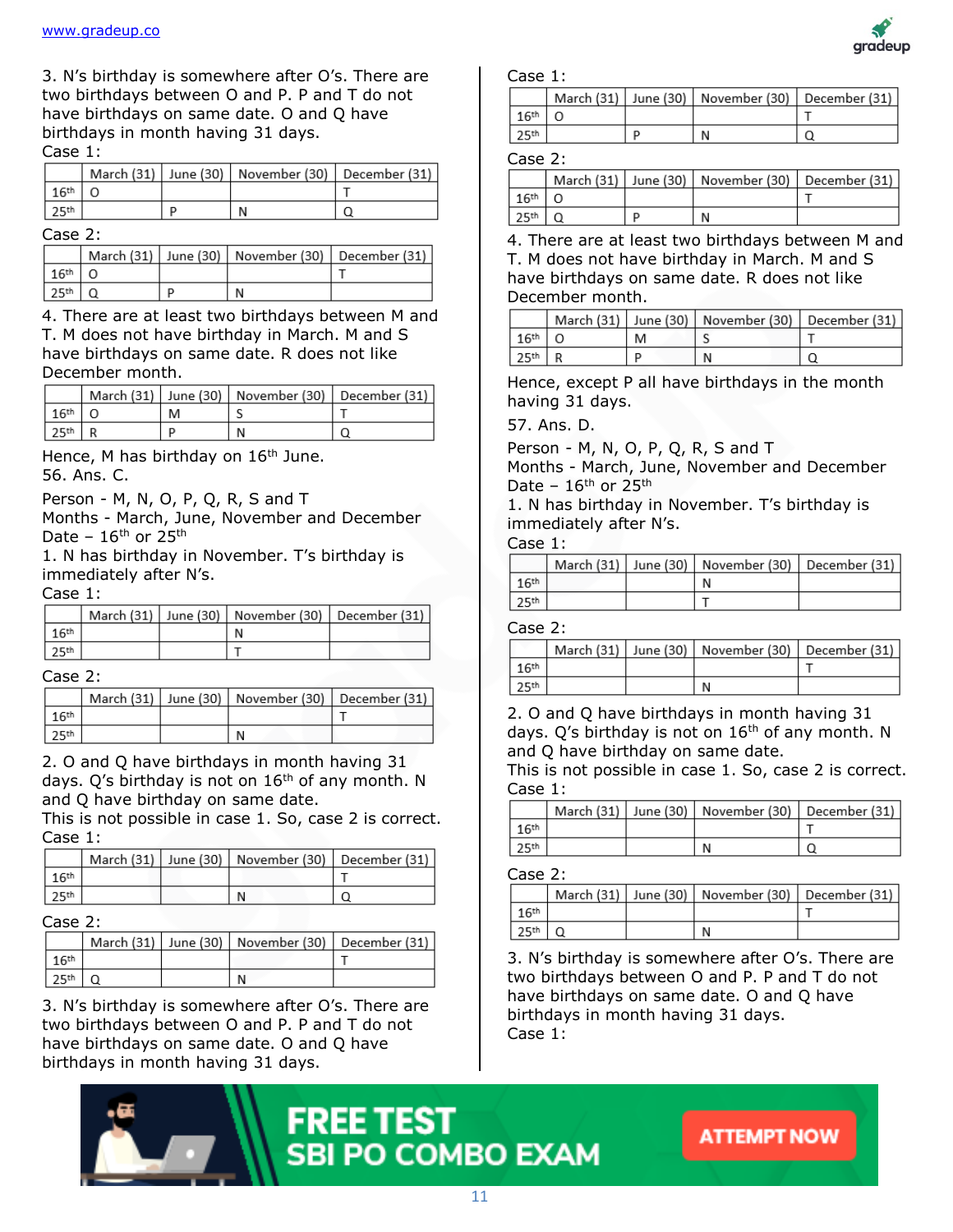

|                   |   | March (31)   June (30)   November (30)   December (31) |  |
|-------------------|---|--------------------------------------------------------|--|
| 16 <sup>th</sup>  |   |                                                        |  |
| 125 <sup>th</sup> | n |                                                        |  |

#### Case 2:

|                  |   | March (31)   June (30)   November (30)   December (31) |  |
|------------------|---|--------------------------------------------------------|--|
| 16th             |   |                                                        |  |
| 25 <sup>th</sup> | n | N                                                      |  |

4. There are at least two birthdays between M and T. M does not have birthday in March. M and S have birthdays on same date. R does not like December month.

|  | March (31)   June (30)   November (30)   December (31) |  |
|--|--------------------------------------------------------|--|
|  |                                                        |  |
|  |                                                        |  |

Hence, M has birthday in June.

58. Ans. C.

Here we have to go line by line to make the direction table-



So, now we can answer the given questions. For Q . 19 . No information is given that where is the person U is standing. So, we can't predict the direction of T with respect to U.

59. Ans. D.

Here we have to go line by line to make the direction table-



So, now we can answer the given questions. For Q . 20 . No information is given that where is the person U is standing. So, we can't predict the direction of T with respect to U.

60. Ans. A.

Here we have to go line by line to make the direction table-



So, now we can answer the given questions. For Q . 21 . No information is given that where is the person U is standing. So, we can't predict the direction of T with respect to U. 61. Ans. B.

From statement  $I - Q$ , R/S, T, P

From statement II – Q (50), R (48), S, P/T 62. Ans. E.

From statement I and II together Anu arrive on Thursday.

63. Ans. D.

In this type of question, we should start from statement I alone and then check the statement II alone.

If we are not able to answer the question from both the statements individually, merge both the statements and try to find the answer of the asked question. As,

From statement I-

It is given that Faizan is the brother of Neelam who is mother of Rohan.

We can't answer the question using this statement alone because there is no relation given between Mohan and Faizan.

From statement II-

It is given that Mohan has two brothers and Rohan is one of them.

We can't answer the question using this statement alone as there is no relation given between Mohan and Faizan.

From statement I and II-



## **FREE TEST SBI PO COMBO EXAM**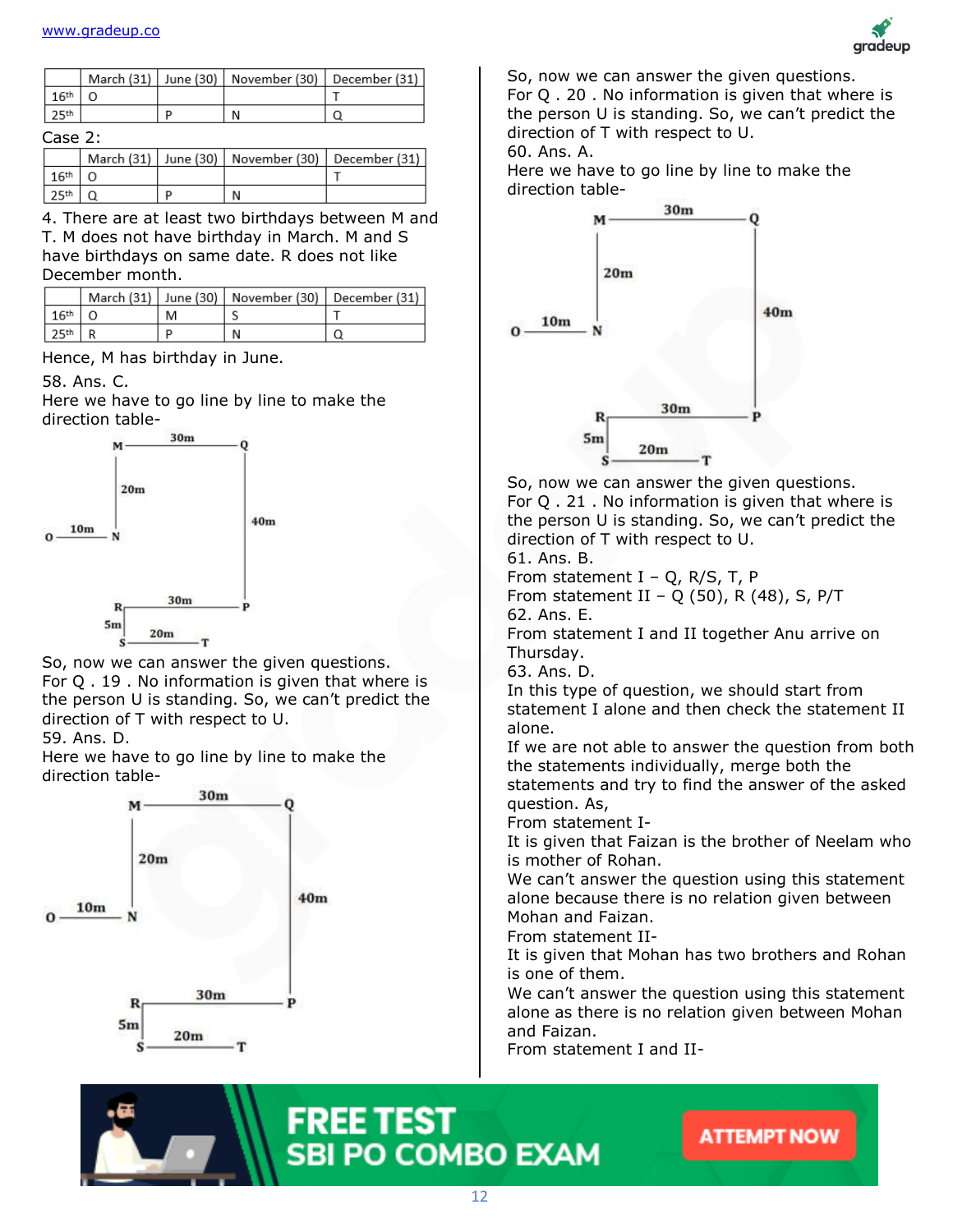We have, 'Faizan is the brother of Neelam who is mother of Rohan' and 'Mohan has two brothers and Rohan is one of them'. We find the family tree as,



Although it is clear that Mohan is either nephew or niece of Faizan as gender of Mohan is not given. Hence, both the statements together are not sufficient to answer the question.

64. Ans. D.

In this type of question, we should start from statement I alone and then check the statement II alone.

If we are not able to answer the question from both the statements individually, merge both the statements and try to find the answer of the asked

question. As,

From statement I-

It is given that, 'Puneet and Karishma are sisters of Ritik'.

We can't answer the question as the relation between any of four of them with Manvendra is not given.

From statement II-

It is given that, 'Daya is the mother of karishma and wife of Manvendra'.

We can't answer the question using this statement alone as we can only find the daughter of

Manvendra who is karishma but not the son. From statement I and II-

Now we have, 'Puneet and Karishma are sisters of Ritik' and 'Daya is the mother of karishma and wife of Manvendra'.

Now, we can make a family tree as-



Since, gender of Ritik is unknown, therefore we can't answer the question using even both the statements together.

65. Ans. D.

In this type of question, we should start from statement I alone and then check the statement II alone.

If we are not able to answer the question from both the statements individually, merge both the statements and try to find the answer of the asked question. As,

From statement I-

Given that, 'Suhana is not standing on any of the extreme end of the row. Zoya is standing to the second left of Rashmi'.

We can't answer the question using this statement alone because there are so many possibilities for the position of Radha.

From statement II-

Given that, 'Zoya is standing in the middle of the row. Suhana is standing at third to the left of Rashmi who is at the extreme right'.

Ranu/Radha Rashmi Zoya Radha/Ranu Suhana OR

Rashmi Ranu/Radha Zoya Suhana Radha/Ranu We can't answer the question using this statement alone as the position of Radha is not clear. From statement I and II-

Given that, 'Suhana is not standing on any of the extreme end of the row. Zoya is standing to the second left of Rashmi' and 'Zoya is standing in the middle of the row. Suhana is standing at third to the left of Rashmi who is at the extreme right'. ⇒ Rashmi Ranu/Radha Zoya Suhana Radha/Ranu We can't answer the question even after using both the statements together as the position of Radha is still not clear.

66. Ans. A.

59, 60 ,61 ,64 ,79 ,185 ,1129

The differences of the series is 1,3,15,106.....

This can be formed on the basis like

1×1,1×3,3×5,15×7..so on

Hence the wrong no. is 185.

67. Ans. B.

330, 80, 280, 120, 250, 130, 240 The difference of 330 and 80=250

The difference of 80 and 280=200

The difference of 280 and 120=160

The difference of 120 and 250=130

The difference of 250 and 130=120 And this difference will be 110, so the wrong no. is

130

# **FREE TEST SBI PO COMBO EXAM**

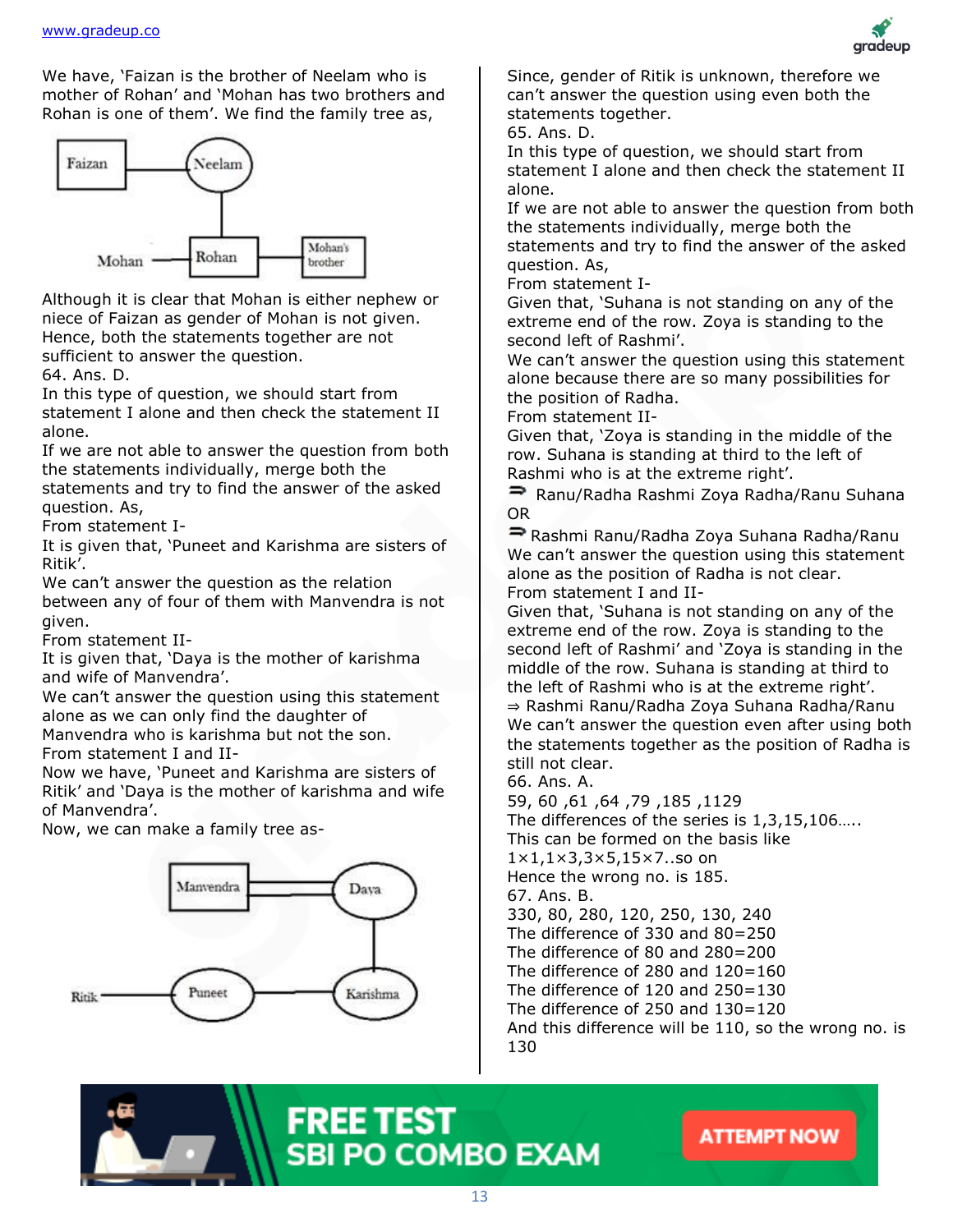68. Ans. C. 291, 147, 75, 39, 22,12,7.5 The series is 291−147=144 147−75=72 75−39=36 39−22=17 but this difference will be 18 So the wrong no. is 22 69. Ans. C. 1, 3, 9, 31, 129, 652 The series is  $1 \times 1 + 2 = 3$  $3 \times 2 + 3 = 9$  $9 \times 3 + 4 = 31$ 31×4+5=129 129×5+6=651 Hence the no. 652 is wrong 70. Ans. A. the series is  $26+1^2-1=26$  $26+3^2-1=34$  $34+5^2-1=58$ 58+7<sup>2</sup>−1=106 and so on….. Hence wrong no. is 27 71. Ans. A. 75

Non defective pens sold on Thursday= $15 \times 8=40$ 72. Ans. A. pens sold on Saturday=30×1.4=42 Pens sold on Friday and Saturday=50+42=92 73. Ans. C. Required difference =25+75−50=5 74. Ans. B. 75

Pens sold on Sunday= $125 \times 100 = 60$ 75. Ans. A.

Sale of blue ink pen on Thursday= $45 \times 100 = 9$ 25

Sale of Red ink pen on Thursday= $(45-9) \times 100=9$ 75

20

Sale of Black ink pen on Thursday=(45−9)×100  $=27$ Required sum=9+27=36 76. Ans. A.

900

Required difference= $100 \times (44+24-32) = 324$ 77. Ans. A. 44 19 24 13

Required difference = $900 \times 100 \times 18 - 900 \times 100 \times 12$  $=184$ 

78. Ans. D. 32 9 Required difference= $900\times100\times16-900\times100\times18=4$ 79. Ans. C. Required ratio =504:36 14:1 80. Ans. A. Total no. of employees in company D=<br> $\frac{24}{10} \frac{1}{100} \times 1.25$  $\frac{24}{900 \times 100 \times 12}$  × 1.25<br> $\frac{24}{-900 \times 100}$  × 1.5 81. Ans. E. Quantity I: Let speed of current=x Speed of boat=x+5x Downstream speed=7x 63  $7x=3$  $X = 3$ Upstream speed=6x – x=5x=15kmph Quantity II- 15 km/hr Hence QuantityI = Quantity II or No relation 82. Ans. A. Let no. be x,x+2,x+4,x+6….. Quantity  $I = x+2+x+14=2x+16$ Quantity  $II=x+4+x+10=2x+14$ Hence Quantity  $I >$  Quantity II 83. Ans. A. Qunatity $1 = x = -3,2$ Qunatity11=  $y=-4,-3$  $Qunatity1$ <sup>></sup> Qunatity11 84. Ans. A. Quantity I – Rs. 550 Quantity II – let Marked price of article=M  $M \times \frac{8}{1200}$  $M = \frac{7}{2}$ Hence Quantity  $I >$  Quantity II 85. Ans. A. Quantity  $I = 10$  days Quantity II=12 days Hence Qunatity1 $>$  Qunatity11 86. Ans. A. Let r , h be the dimensions of cylinder And R , H be the dimensions of the cone  $ATQ h=H=10$ 

 $2+3$  R<sup>2</sup>h=2190

# **FREE TEST SBI PO COMBO EXAM**